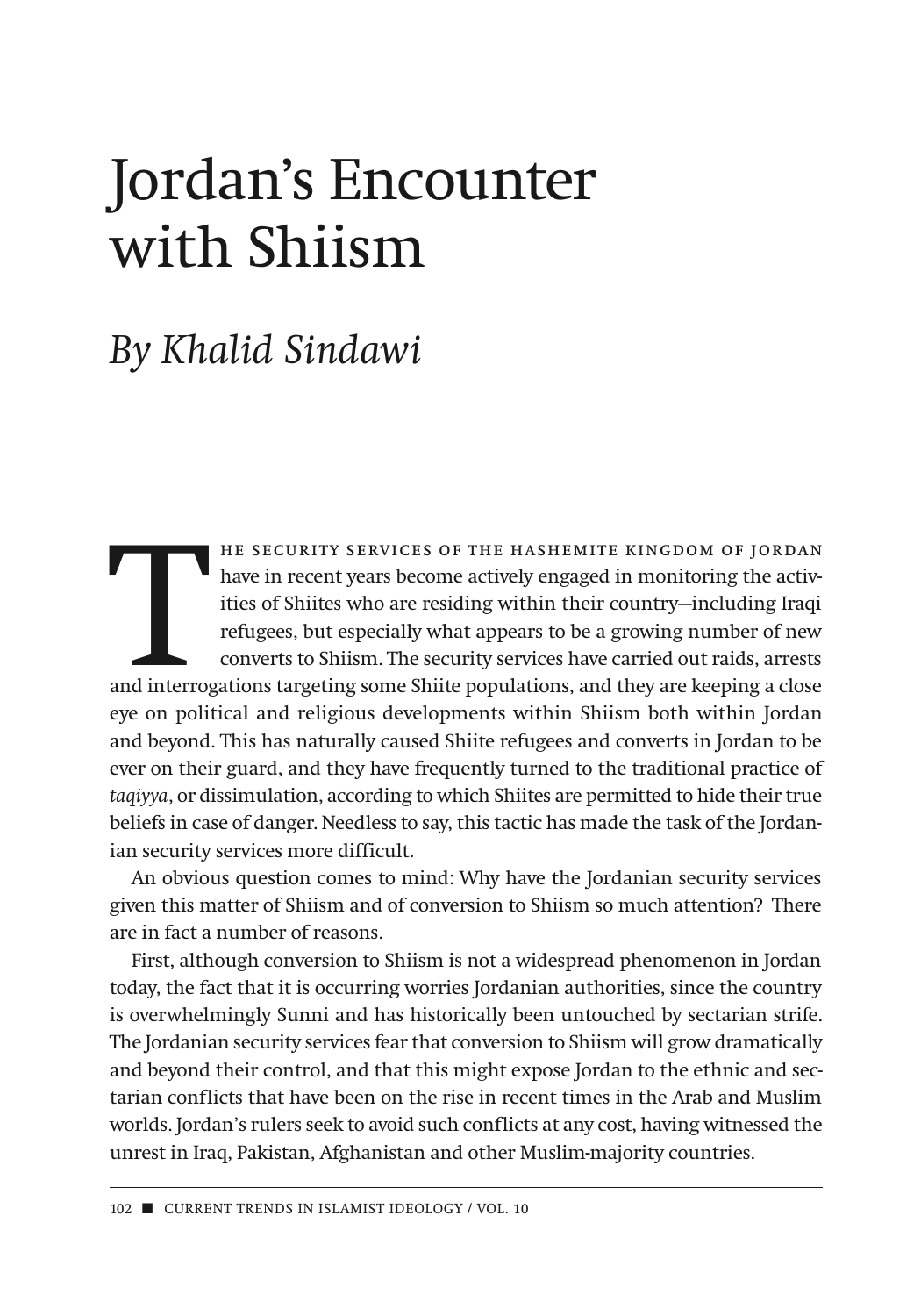Second, Jordan's ruler's worries about Shiism are a function of their deep concerns about the growing influence of the Islamic Republic of Iran in the Middle East. They worry not simply about Iran's growing religious influence but Iran's potential political influence over Shiites and new converts. One area of particular concern for the Jordanians is Hezbollah's growing profile, including the ties it has formed with Hamas and the support it gets from the Muslim Brotherhood. Some worry that, because of Iran's influence over this Hezbollah-Brotherhood alliance, the Sunni Muslim Brotherhood may not be inclined to stem any future wave of conversion to Shiism among its own numerous Jordanian and Palestinian members, should this begin to occur. Not all agree with this view, however. One member of the Jordanian parliament, Muhammad Aqel, who belongs to the Muslim Brotherhood, believes that the alliance will not bring widespread conversion. He claims that conversion to Shiism is much more likely to occur among youths whose religious beliefs are based on emotion and who have not received a proper Sunni religious education (i.e., not Muslim Brotherhood members).

Be this as it may, the Jordanian security services are keenly aware of the potential military and political deterioration in the Middle East. Currently, the region's politics is increasingly divided between two camps. One is led by Iran and includes Syria and various Islamic movements such as Hezbollah, Hamas, and Islamic Jihad; the other, which might be called the "Arab moderate camp," consists of Jordan, Saudi Arabia and Egypt. The relationships between these two camps are fraught with tension and could deteriorate suddenly and with little warning. Unrest could easily encompass broad sections of the Arab public everywhere, leading to immense internal challenges for Arab regimes.

Many Arab rulers see themselves in an ideological competition with the Iranianled camp. The behavior of Hezbollah and the carefully crafted speeches of its secretary general Hassan Nasrallah, as well as the purposely aggressive stance taken by the Iranian President Mahmoud Ahmadinejad against Israel and America, is clearly meant for the ears of Arab and Islamic public opinion. These leaders' antagonistic posturing may well arouse popular support for the Iranian and Shiite camp and push many young people into the arms of the Iranians, particularly if the military and political situation in the region worsens.

At the same time, Arab leaders in the moderate camp face a difficult situation because of their position on the Arab-Israeli conflict and their relations with America. Popular anger in the Arab world is rising for several reasons. These include America's ongoing support for Israel; the collapse of the peace process and the lack of any sign that Israel is making an effort to restart it; the poor results of the second Arab initiative in the Security Council; and the Palestinians' inability to resolve their internal differences. Popular feelings of discontent and anger do not stop with Israel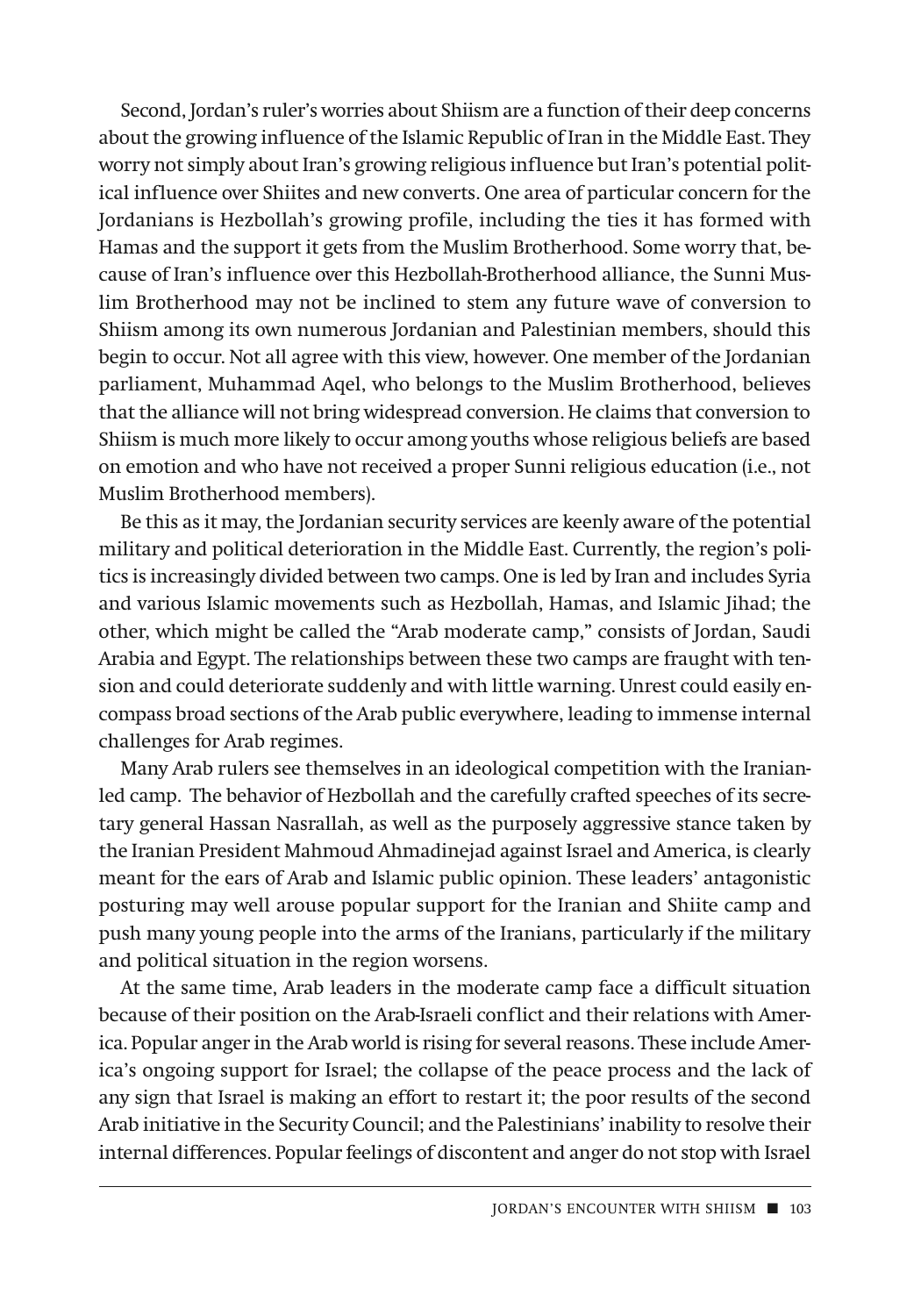and the United States, but are also directed at moderate Arab allies. Arab leaders have warned the U.S. administration that if the Palestinian problem is ignored, America's friends in the region will face difficulty and spreading radicalism. In their view, if a confrontation trans pires, the Iranian axis will most certainly exploit it for its own military and political benefit.

THE JORDANIAN SECURITY SERVICES HAVE BEGUN CONSTRUCTING A DETAILED database of Iraqi Shiites who are active in Amman in light of reliable information that some of these Shiites have extremist tendencies and are in close contact with Iran and its intelligence and military organizations. Jordanian converts to Shiism are routinely investigated and supervised to prevent them from engaging in missionary activities. Furthermore, security sources confirm that anyone proven to be engaged in Shiite missionary work is immediately deported from Jordan. Indeed, 23 Iraqis accused of "disseminating Shiism" among members of the Muslim Brotherhood in the al-Baqaa refugee camp were deported.1 The security forces also search Shiite bookshops in Amman to ensure that they are not selling books that encourage conversion. Many such books are imported from Lebanon and Syria; others have been brought into the country by Iraqi Shiites since 1990, where they have been copied and reprinted.

Middle East analysts are not all in agreement whether conversion to Shiism poses a security and political risk to Jordan or whether there is an attendant danger of Iranian influence. For instance, the analyst Jamil al-Nimri believes that although conversion to Shiism is, at the moment, quite limited, it nonetheless represents an Iranian bridgehead that could become significant in the event of a regional confrontation between Iran and the United States. Nimri distinguishes between religious and political adoption of Shiism; he also thinks that Jordan's security could indeed be threatened if it turns out that information about the existence of Iranian cells in Jordan is true, and that these cells are activated in case of a regional crisis.

On the other hand, the political analyst and head of the Jerusalem Center for Political Studies, Urayb al-Rantawi, sees no reason for the Jordanian authorities to be worried about Iranian influence. He believes that such fears are fed by America, which wants to create what he calls "Iranophobia," in an effort to persuade people that the real danger to Arab societies is posed by Iran rather than Israel. Al-Rantawi believes that the geographical and demographic barriers between Iran and Jordan are such that Jordan is neither in danger from Shiism nor likely to fall under Iranian influence, unlike some other Arab countries which may have reason to worry. On the contrary, al-Rantawi maintains that it would be dangerous to try to create a military or political crisis with Iran and the Shiite forces in the Middle East.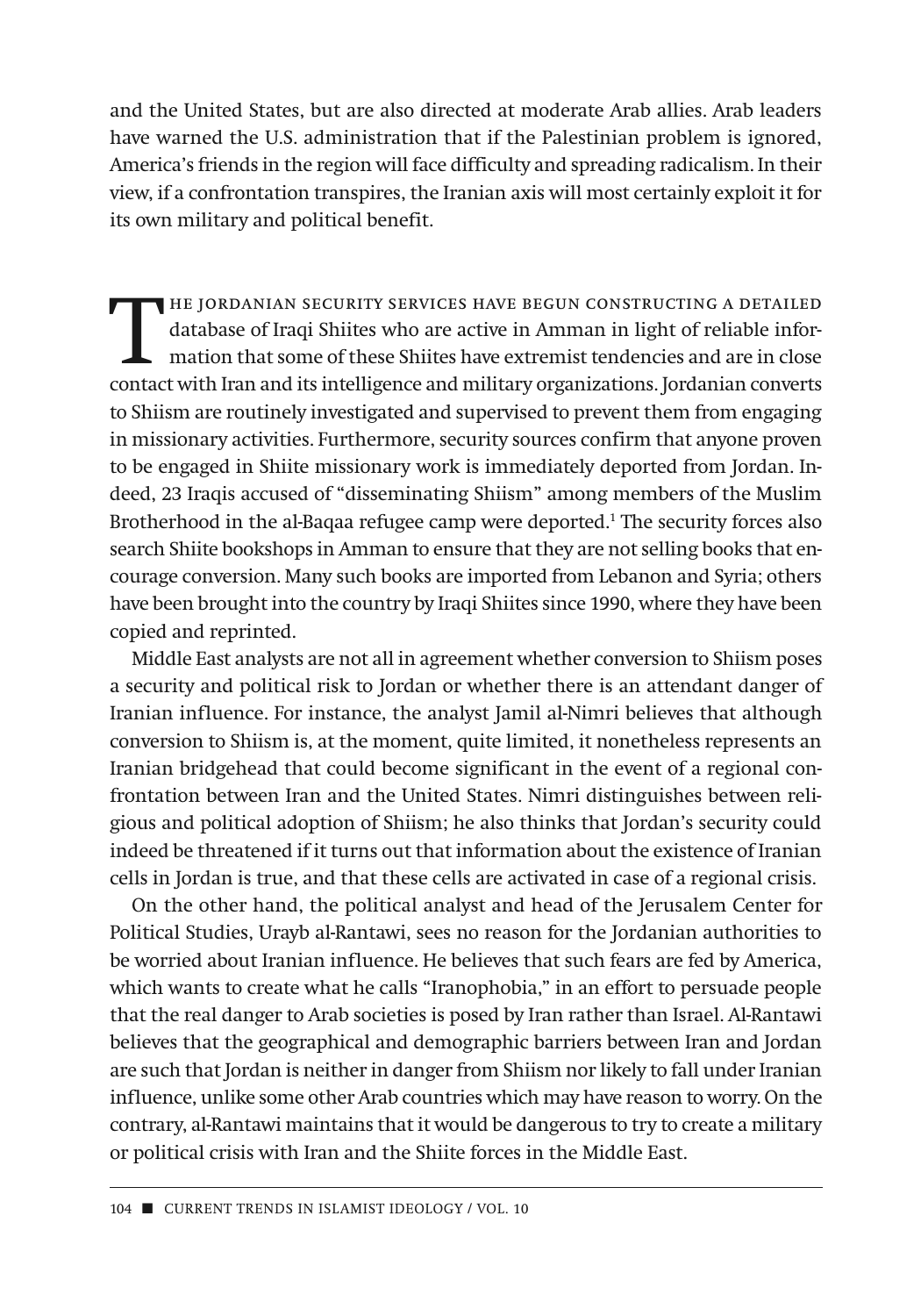Al-Rantawi also raises interesting questions: what would happen if Iran and the United States eventually made a deal with each other? In such a scenario, what would Jordan have gained by pursuing a policy that was hostile toward Iran?

IN TRYING TO KEEP TRACK OF CONVERSIONS TO SHIISM, ONE OF THE DIFFICULTIES<br>faced by Jordanian security forces is the fact that the process of conversion<br>usually proceeds in stages. The first step in the adoption of the Shii n trying to keep track of conversions to shiism, one of the difficulties faced by Jordanian security forces is the fact that the process of conversion  $\mathsf L$  usually proceeds in stages. The first step in the adoption of the Shiite creed is the of the right of the Prophet's descendants to lead the Muslim community. This includes the belief that the Prophet's family was greatly wronged by the Prophet's Companions and later by Muslim states (especially the Umayyad and Abbasid cali phates). In other words, the prospective convert accepts the Shiite claim that Ali b. Abi Talib was the legitimate successor to the Prophet and not Abu Bakr, Umar or the subsequent caliphs accepted by Sunni tradition. Furthermore, the prospective convert believes that Ali's descendants are the true leaders of the Muslim nation who have been unjustly deprived of their position and authority.

The second step in the conversion of those who have been convinced of Ali's right to rule and of the injustice done to his descendants consists of studying the Shiite creed and its religious law. A convert to Shiism is called "enlightened" (*mustabsir*), meaning someone who has seen the right way and affirms the importance of the Prophet's family, loving it with all his heart. The enlightened, who quite often immerse themselves in the study of Shiite books on faith and law, confess to having intimate spiritual links with the *hawza* of the city of Qom in Iran and with the wider community of other enlightened "perceivers" in the Arab world. CDs produced in Qom tell the stories of the "Arab enlightened." Today the Zaynab hawza in Damascus is one of the main centers of the enlightened. Here they study, tighten their links with other Shiites from the region, and obtain books written by Shiite imams and religious authorities.

Interestingly enough, the Arab enlightened, unlike actual Shiites, are not required to pay the "fifth,"2 nor are they required to subject themselves to the rulings of any particular religious authority. This, after all, would reveal their conversion status, and would ultimately increase their vulnerability to interrogation by the authorities. Furthermore, they make frequent use of taqiyya and deny the fact of their conversion to Shiism, which helps them to avoid trouble.

Although Shiite communities have lived in the Arab world for centuries, the "Shiite question" has never existed in the Middle East as it does today. Iranian influence waned during the 1990s, when the reformists, headed by former leader Muhammad Khatami, attempted to improve relations with the neighboring Arab states and promised not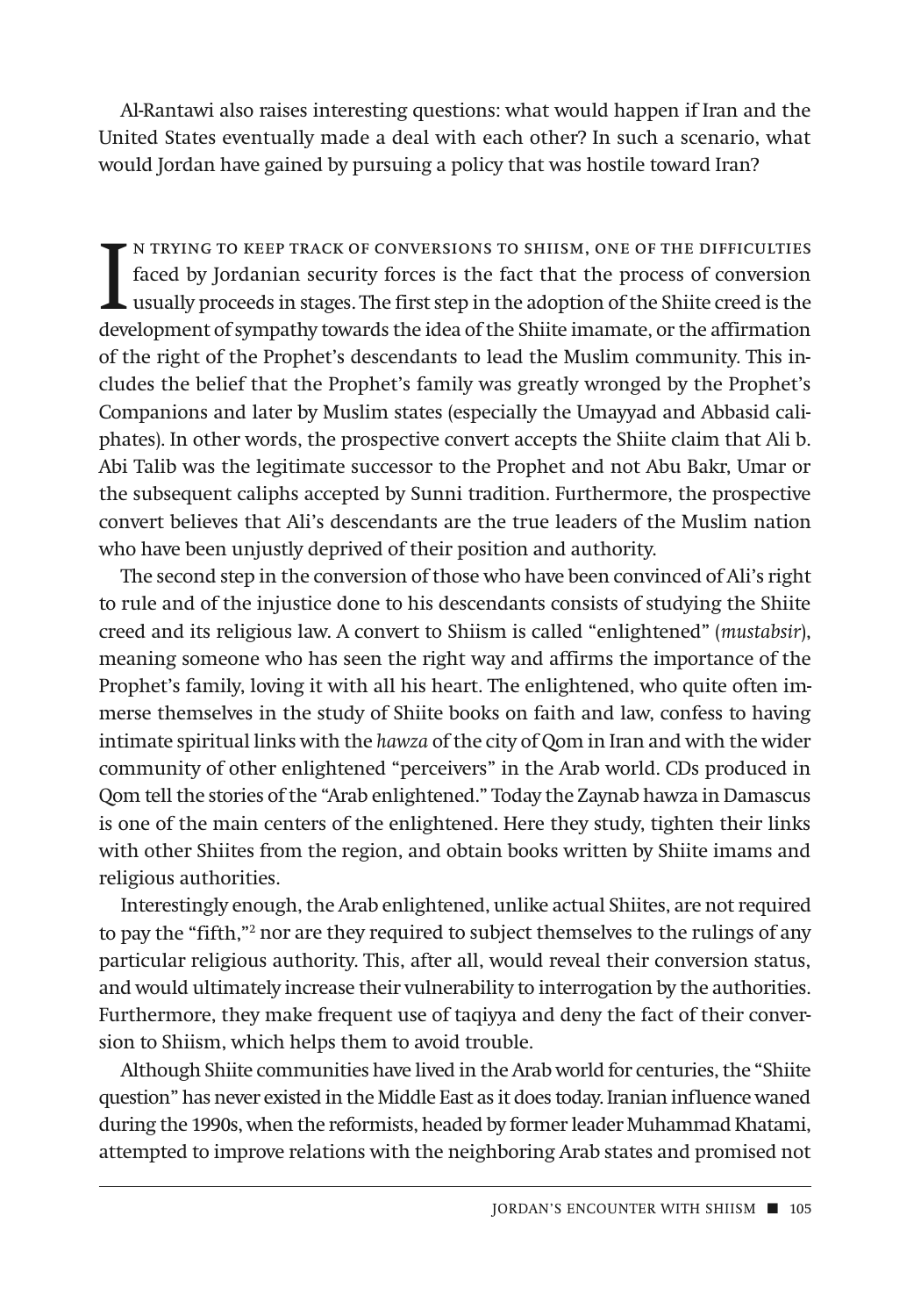to export the revolution. However, "Khatami's perestroika" did not last long, and today the mullahs once again dictate Iran's foreign policy. Iran's nuclear program has helped it gain more influence, as the American involvement in Iraq deteriorated.

For all of these reasons and others, Jordanian officials believe that there are Shiite sleeper cells operating in their country. Broad segments of Jordanian society expressed enthusiastic support for Hezbollah during its recent war against Israel, and the Jordanian authorities are aware of the growing Iranian and Shiite influence throughout the region, by way of the Iran-Syria axis, reinforced by various Islamic movements. In the Arab world in general, Iranian influence is viewed with some alarm, as reflected in statements made by leaders of the group of moderate Arab states, whose central members (Egypt, Saudi Arabia and Jordan) openly warn against Iranian influence and express suspicion over the political loyalty of Arab Shiites. In addition, newspaper articles in these countries regularly warn that Iranian President Ahmadinejad and his colleagues are making attempts to export Iran's Islamic Revolution once again.

EVERAL FACTORS HAVE CONTRIBUTED TO THE PHENOMENON OF CONVER-<br>sion to Shiism in Jordan. First, broad segments of Jordanian society were<br>impressed by Hezbollah's performance in its 2006 war with Israel. Some Jordanians who w sion to Shiism in Jordan. First, broad segments of Jordanian society were impressed by Hezbollah's performance in its 2006 war with Israel. Some Jordanians who were thus impressed underwent a "political conversion" to Shiism, which was later followed by religious conversion. Most of these converts were residents of Palestinian refugee camps, mainly on the outskirts of Amman. Among the converts were also a number of Jordanians belonging to prominent families from al-Salt, al-Tufayla and al-Badiya.3 Informed sources claim that 150 families converted in the al-Baqaa refugee camp, mostly after Hezbollah launched rocket attacks against northern Israel. <sup>4</sup>

According to some sources, numerous Jordanian youths went to Lebanon after the war and visited Hezbollah camps. Some of these youths converted to Shiism, and then returned to Jordan. In the opinion of observers, Hezbollah's psychological and morale achievements at the time were exploited in Jordan, where conversion had thus far been very limited; Shiism was given a push by the "divine victory" over Israel and by Nasrallah's new standing as a hero among the Arab public. This also encouraged Iraqi Shiites in Jordan to speak openly about their faith and to further the claim that Hezbollah was assisted by God in its war against Israel.

There is strong evidence that growing numbers of Jordanians traveled to Damascus and Lebanon during the 2006 war and in its aftermath, where they visited Shiite shrines. Hundreds of them returned after converting to Shiism and went on to convince their families to convert as well, using religious and historical arguments to prove that the Shiite creed is truer than Sunnism.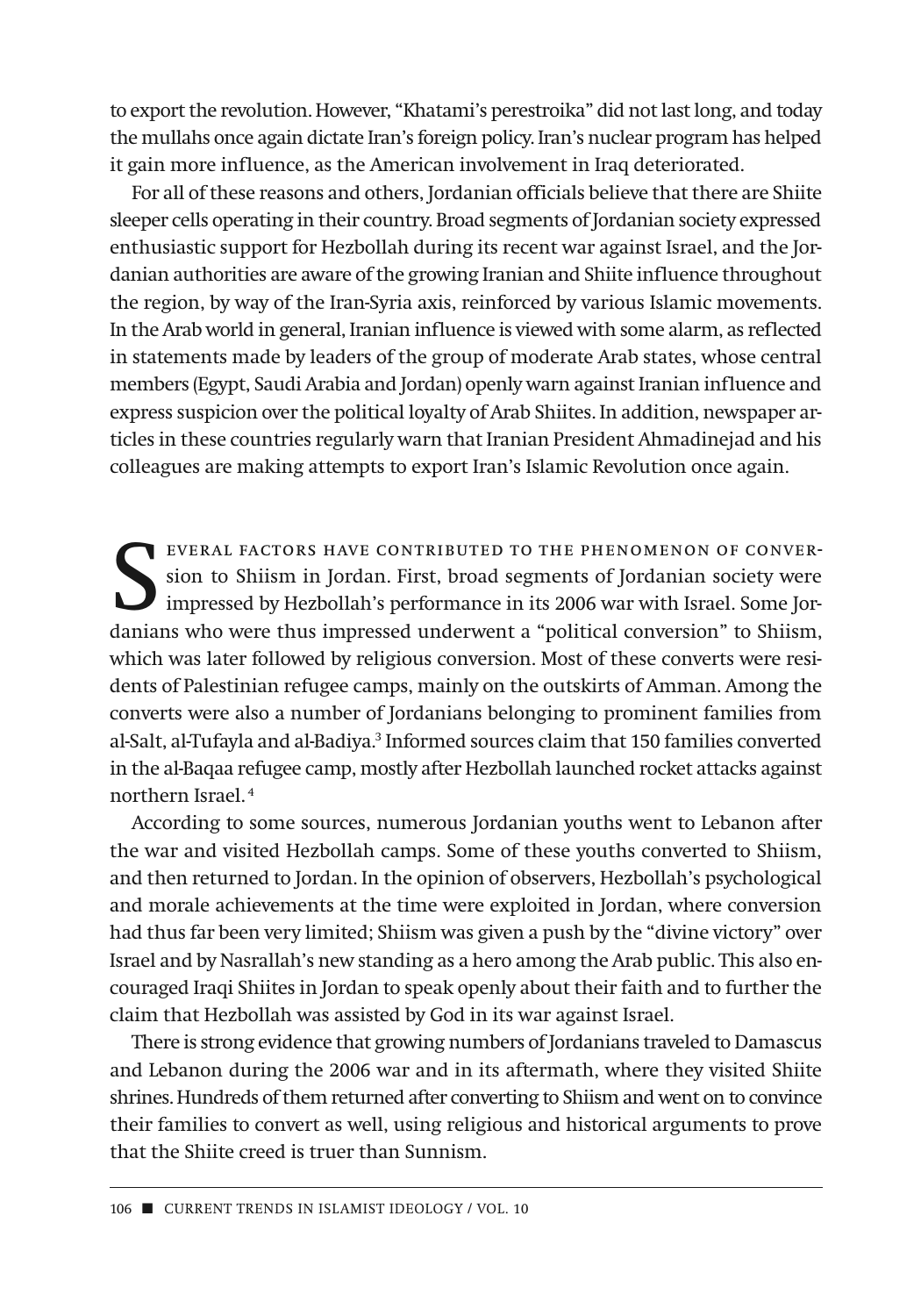Another factor in these conversions is Shiite satellite channels, which have become influential in Jordan and other Arab countries, especially after the occupation of Iraq. Today there are around 20 such channels, which broadcast Shiite sermons and traditions, making a considerable impact on public opinion. The more important of these channels are al-Fayhaa,<sup>5</sup> al-Anwar,<sup>6</sup> al-Kawthar<sup>7</sup> and Ahlulbayt.<sup>8</sup> Among their best-known preachers are Muhammd al-Waili and Abd al-Hamid al-Muhajir.

The Shiite station that has had perhaps the greatest influence over Arab public opinion in recent years is Hezbollah's al-Manar.9 Many people watch the station for its news broadcasts—especially since the 2006 Hezbollah-Israel military confrontation—but the station also broadcasts Shiite religious propaganda. For instance, a Jordanian husband reported that his wife used to watch the station because she was impressed with Hezbollah, but late at night it would broadcast programs whose religious content did not accord with the Sunni view, and he consequently forbade her to watch the station.

The Internet also plays a significant role in conversions to Shiism. According to a Jordanian media expert, the proportion of Jordanians who access Shiite websites is one of the highest in the Arab world. Shiite missionary websites number in the dozens; among the most popular are al-Mustabsiruna (the enlightened) and al-Mutahawwiluna (the converted). Both of these sites post lists of the names of hundreds of Sunnis who have converted to Shiism, and also publish letters in which new converts explain how and why they took this step. Naturally, there are also Sunni websites aimed at countering Shiite claims and presenting the stories of Shiites who have converted to the Sunni creed. Among these sites are al-Bayyina and al-Rasid.<sup>10</sup>

EMBERS OF THE SHIITE COMMUNITY IN JORDAN BELONG TO A NUMBER<br>of different groups of varying origins. First are the Shiites whose families<br>originally came from Southern Lebanon, especially from Bint Jbeil. More<br>than 5,000 Sh of different groups of varying origins. First are the Shiites whose families originally came from Southern Lebanon, especially from Bint Jbeil. More than 5,000 Shiites in Jordan have ancestors who came from southern Lebanon. They left their homes after the town of Bint Jbeil was destroyed by the French in the course of their campaign in Syria and Lebanon after World War I.

At the end of the 19th and the beginning of the 20th centuries, Bint Jbeil was a major commercial center, whose merchants traveled to northern Palestine, southern Syria and northern Jordan. Many also had homes in these areas. The people of Bint Jbeil rose up against the French mandate in 1920, protesting the establishment of Greater Lebanon, to which the Jabal Amel region was annexed. Following these disturbances, the French sent an expeditionary force of more than 4,000 soldiers, who attacked Jabal Amel and destroyed much of the town of Bint Jbeil.<sup>11</sup> Subsequently many of the city's residents fled to northern Palestine, Jordan and southern Syria, with which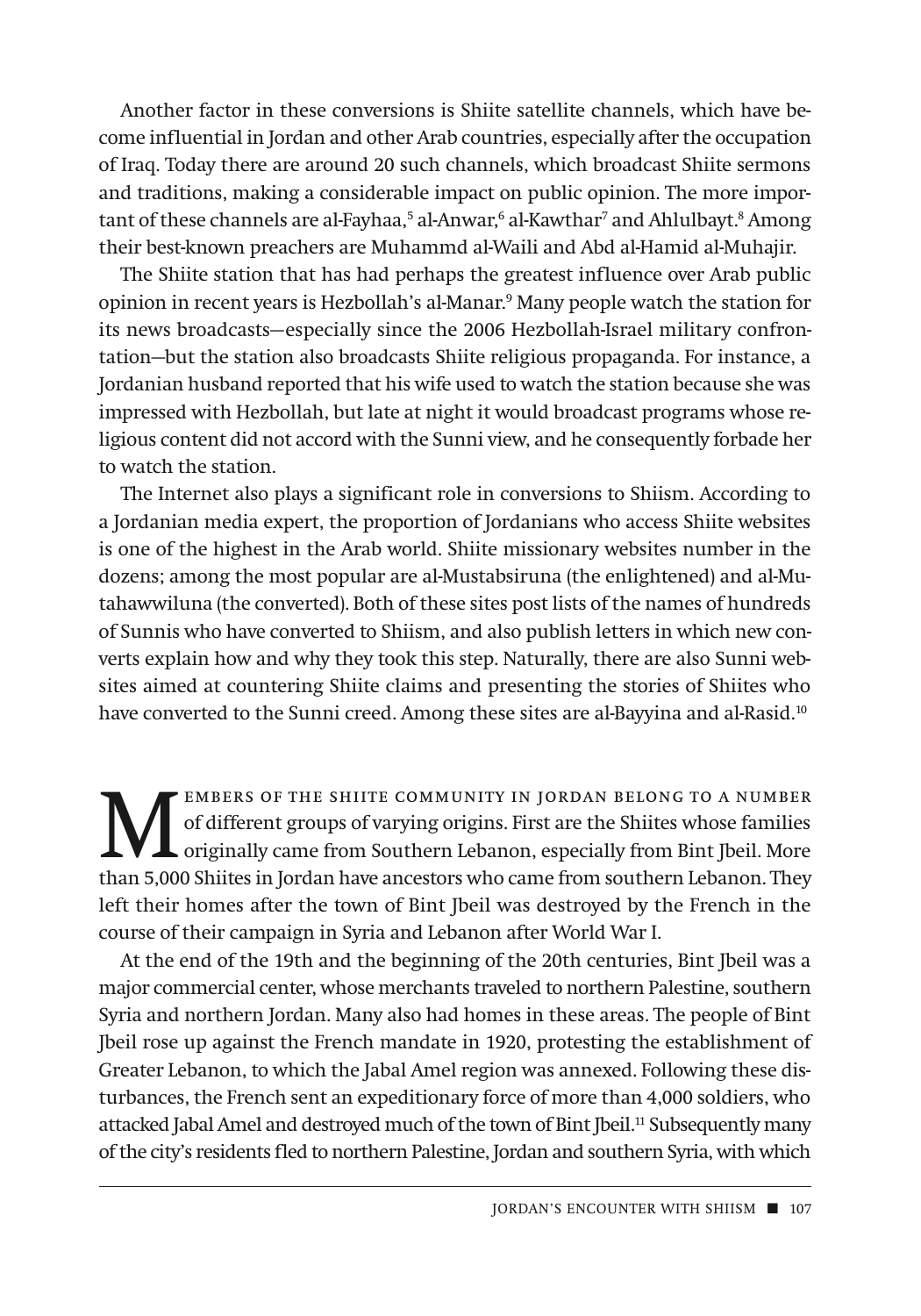they were already familiar due to their previous commercial dealings. They stayed there in the hope of returning some day to their homes. Indeed, many of them did return in the mid-1940s, after the French had been driven out of Lebanon.

The Jordanian Shiites of Lebanese origin live mainly in the province of Irbid (80 km north of the capital Amman), in the city of Ramtha. They've also settled in smaller towns such as al-Tara, Kafr Asad and Dayr Abi Said, and some live in Amman. These Shiites have integrated into their local society, and some have married into Jordanian families. They number close to 3,000 today, the most prominent being the Bayaun, Sad, Dabaja, Firdaws, Juma, al-Sharara, Harb, Barjawi and al-Bazzi families. Although these Shiites have become assimilated, some still symbolically commemorate Shiite occasions.

In the 1990s members of these families made contact with the Shiite al-Khoei Islamic Center in London, with the blessings of Prince Hasan, who encouraged dialogue between the various sects and ethnic groups. However, a proposed Shiite organization, to be named "Abu Durr al-Ghifar," was never established, since the Jordanian authorities had second thoughts and refused to support the idea.

Jordanian officials confirm the existence of Jordanian Shiite families whose members are full-fledged citizens and maintain good relations with the state. Yet, they do not deny doubting the loyalty of some Jordanian Shiites, whom they suspect of having contact with Shiite religious organizations outside the country, and even with Hezbollah. There are also those who say that in the course of the Iraq-Iran War (1980-1988), the Jordanian authorities attempted to investigate their Shiite citizens' loyalty, in view of the fact that Jordan sided with Iraq. According to these accounts, Jordanian security services kept a close eye on Jordanian Shiites during and after the war. This scrutiny returned in the wake of the crushed Shiite uprising in southern Iraq in 1991, which deeply affected Jordanian Shiites. As a result, the Jordanian media considered them hostile and suspicions have lingered since.

After the fall of the Saddam Hussein in 2003, a great many Iraqis fled to Jordan, for both personal and economic reasons. Their number was estimated at more than one million, and the majority of them are Shiites. According to some sources, there are currently some 200,000 Iraqi Shiites in Jordan, belonging to two groups. One group consists of poor people who would rather move on to Syria, where the cost of living is lower and where Shiites are freer to practice their faith. This group is attached more to its religious creed than to Arab ideals. The second group consists of more affluent Iraqi Shiites who are imbued with the ideals of Arab nationalism and who likely had good relations with the Baathist Iraqi regime. Members of this group prefer to stay in Jordan, where they do not feel detached from their Arab identity. Many of them are well-educated and familiar with the various Islamic sects and the disputes among them. This group exploited the Jordanian law, recently repealed,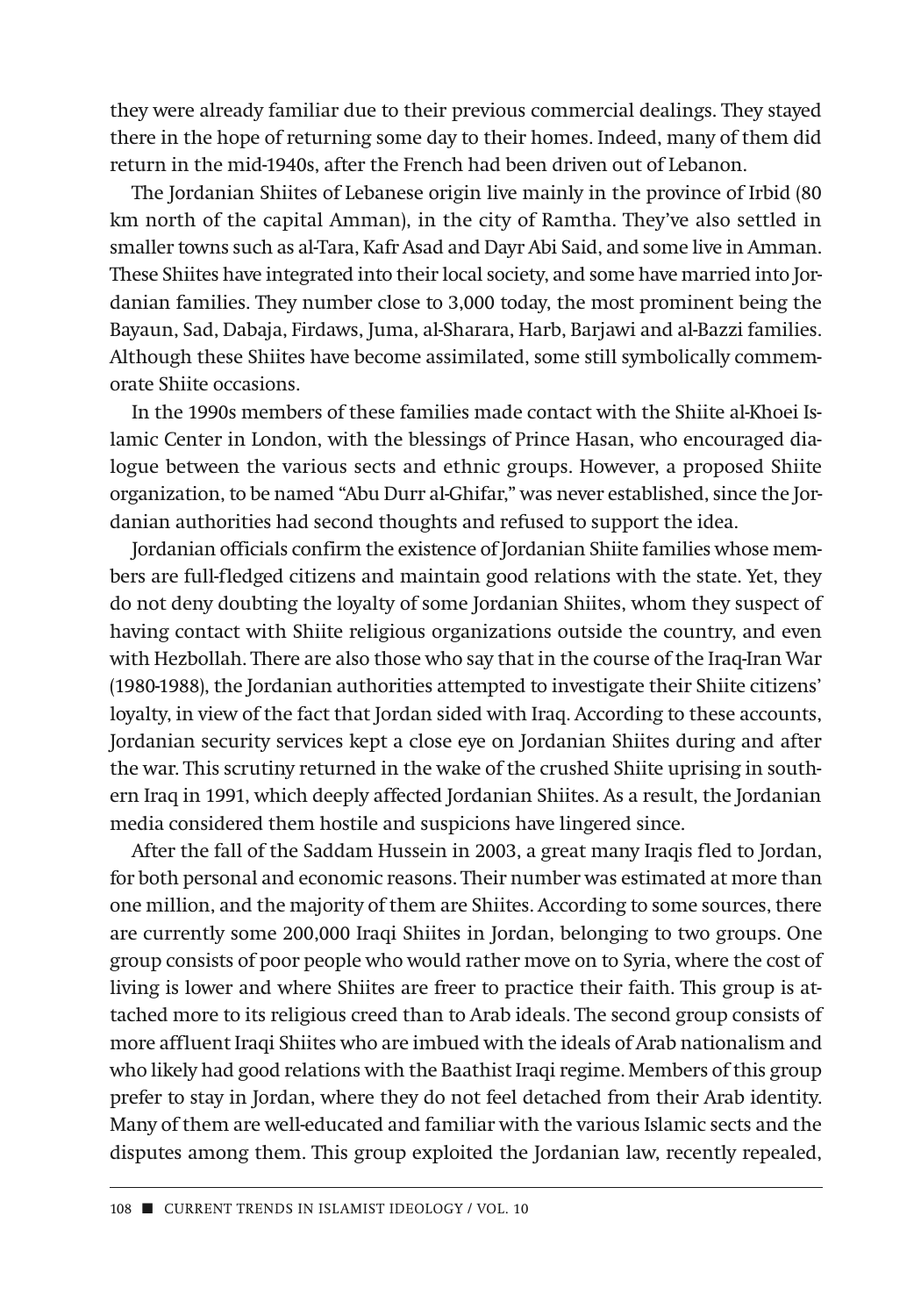which gave Jordanian citizenship to anyone willing to invest at least 15 thousand dinars in the country.

The Iraqi Shiites who have become assimilated into Jordanian society have been able to exert some influence, especially since many people in Jordan do not understand Shiism well. In an interview Muhammad Abu Rumman conducted with Mahir Ismail, the latter told him that a number of his female relatives said that Iraqi Shiite women from wealthy families had befriended Jordanian women and, over a period of time, tried to convert them to Shiism. Along similar lines, Umar Shahin, a resident of al-Zarqa, told an *al-Ghad* reporter that some of his friends were converted by Iraqi Shiites who had come to stay in Jordan but traveled to the Zaynabiyya Hawza in Damascus in order to study the Shiite creed.

The same newspaper also reported that the security services are aware of a number of Shiite religious authorities who live in Jordan and influence both Iraqi Shiites and a growing number of Jordanian converts. One of these lives in the al-Hashimi al-Shimali neighborhood and offers teaching on Shiism in his home. Muhammad Khizai, an Iraqi Shiite who came to Jordan from Damascus, tried to establish a Shiite center, but the Jordanian security services deported him as soon as he arrived.

One of the most prominent Jordanian converts to Shiism is Marwan Khalifat, a young man from Kafr Jayiz by Irbid, who converted during his studies at Sharia College, where he graduated in 1995. He then went on to study in the city of Qom in Iran and in the Zaynabiyya Hawza in Syria. He currently lives in Sweden. He is the author of a well-known book, *Wa-rakibtu al-safina* (*I Rode the Ship*), published by al-Ghadir in 1997. In this book he relates the disputes and dialogues that accompanied his conversion to the Shiite creed, the role played by a Shiite friend of his in this conversion, and the impact on his beliefs made by Shiite books that criticized the Sunni faith.<sup>12</sup>

Another prominent convert to Shiism is Hasan al-Saqqaf, an elder of the Ashari school and a prominent academic. He adopted the Jafari Shiite creed in the wake of a sharp dispute with the Salafists. The latter have written a number of books attacking his views; prominent among these are Ghalib al-Saqi's two books, *al-Isif fi al-kashf an Haqiqat al-Saqqaf* (*Relief in Exposing the Truth about al-Saqqaf*) and *Kashf al-ghumma fi al-tahdhir min taaddi al-Saqqaf ala ulama al-umma* (*Removing the Veil in Warning against al-Saqqaf's Attack on the Nation's Learned Men*). Both books have been distributed free of charge. Al-Saqqaf also wrote a number of books in response to these Salafist attacks against him, the best-known of which is a book on the Wahhabi Salafists, which has been translated into English. Yet another prominent Jordanian convert to Shiism is attorney Ahmad Husayn Yaqub from Jerash. He was born into a Shafii family in 1939 and studied law at Damascus University. According to his own account, he converted to Shiism following a stay in Beirut, where he read a number of Shiite books that convinced him to adopt the creed.<sup>13</sup>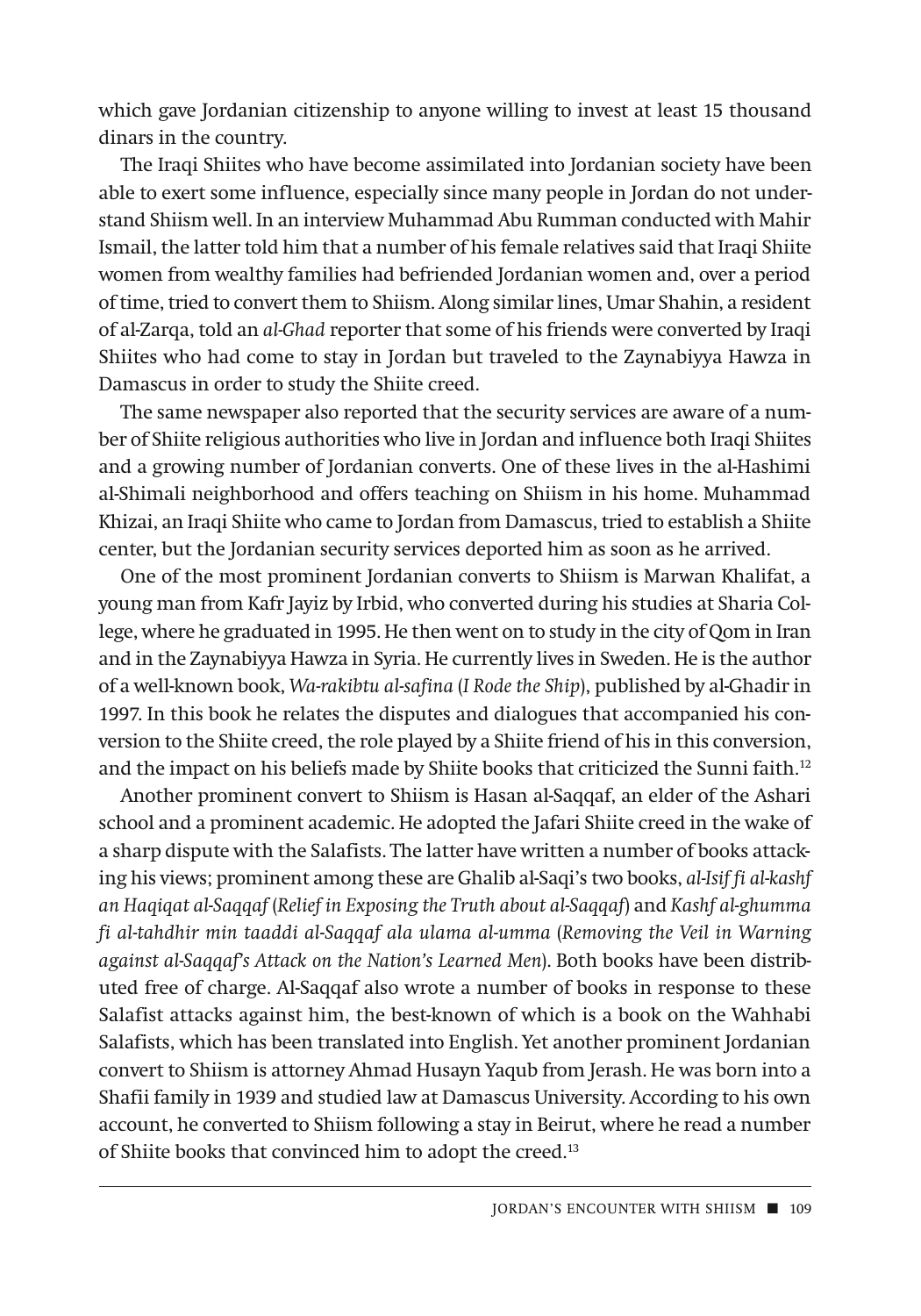Shiite students from Saudi Arabia, Bahrain, the United Arab Emirates and Oman also study in Jordan. Although their religious mentors warn them not to proclaim their faith in public, they often attempt to make individual conversions among their Jordanian friends and associates.

THE IRAQI SHIITES IN JORDAN CELEBRATE THEIR RELIGIOUS HOLIDAYS,<br>such as the Day of Ashura, the birthdays and death-anniversaries of Shiite<br>imams, the Day of Ghadir, and others. The ceremonies and celebrations take<br>place in such as the Day of Ashura, the birthdays and death-anniversaries of Shiite imams, the Day of Ghadir, and others. The ceremonies and celebrations take place in a number of places. Some are held in private homes, often in underground chambers, especially in the lower-class neighborhoods where many of the Shiites live, such as the well-known al-Mahatta quarter.

According to reports, a number of husayniyyas $14$  have been established by Iraqi Shiites in the Jabal Amman al-Sharqiyya neighborhood for small groups wishing to avoid unwanted attention. There are reports of husayniyyas in areas such as al-Nazha and al-Ashrafiyya, attended by Jordanian converts to Shiism, who come to read Husayn's biography and sing religious hymns. One of the best known of these husayniyyas was in Jabal al-Jawfa before its imam, Ali al-Sabari, was arrested by the Jordanian security forces, interrogated and expelled from the country.

Some Shiite ceremonies and celebrations take place in lower-class restaurants run by Iraqi Shiites such as the "al-Azaim," the "Tannur al-Habayib" and the "al-Bash." Shiites gather in these restaurants on religious occasions and hold commemorative ceremonies. They may also watch films about the specific religious occasions being observed and recite elegiac poems such as those written in memory of the death of Husayn on the Day of Ashura. <sup>15</sup> In some instances, a wealthy Shiite will rent an entire restaurant on a holiday and serve the food there free of charge. The only dish cooked on these occasions is *harisa*, which is made of cooked meat and bulgur. Celebrations sometimes are also held in the public parks near the Roman amphitheater and in Hashemite Square. In 2006, a number of Iraqi Shiites filtered into these two places and performed their religious rites, although with a great deal of circumspection.

Shiite holy days are also observed at the mausoleum of Jafar b. Abi Talib,<sup>16</sup> the Prophet's cousin—also known as Jafar al-Tayyar ("Flying Jafar")—who was killed at the battle of Muta in 629 CE, one of the most important conflicts in the Prophet's lifetime. The mausoleum is located in the southern province of al-Karak, at al-Muta, in an area known as "the southern sanctuary" (c. 160 km south of the capital Amman). The Jordanian authorities have built a large mosque at the site, funded by the Iranian government at a time when the number of Shiite pilgrims to Jordan burgeoned because Iranians were unable to visit Iraqi shrines for two decades during the Iraq-Iran war and its aftermath.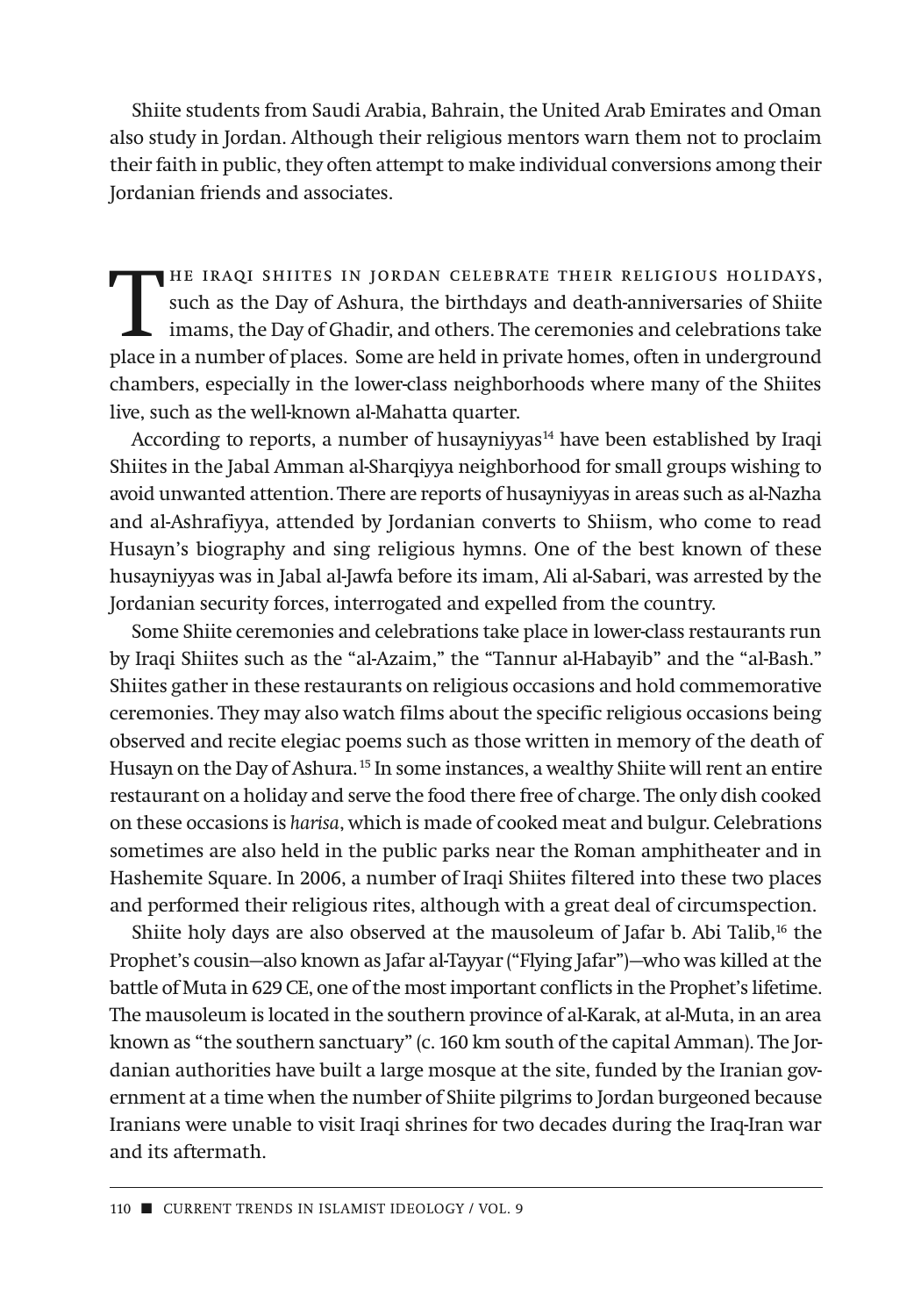Thousands of Iraqi and Iranian pilgrims come to perform the Ashura rites and others at Jafar's mausoleum. On these public occasions the Jordanian authorities guard the site under the motto of "religious tourism." The Iranian pilgrims also visit the institute and university of Al al-bayt ("The Prophet's family"), founded by Prince Hasan b. Talal. This site houses some of the most ancient extant Shiite manuscripts and books, along with numerous studies whose objective is to bring Sunnis and Shiites closer together. The residents of al-Karak and Muta have sometimes used force to prevent Iraqis from visiting the shrine and the authorities have been compelled to intervene.

Iraqi Shiites in Jordan have attempted to purchase property near Jafar's Shrine and register it in the name of Jordanian citizens. Remarkably, the shrine is not furnished with any amenities. In the past it even lacked rugs, and people could not sit there for long periods of time. Near the shrine, vendors offer pictures of Shiite personalities such as the Imam Khomeini, Hassan Nasrallah, Muqtada al-Sadr and others, in addition to videos of *latmiyya* ceremonies and the story of the death of Husayn. In the same area "Husseini soil" is sold. <sup>17</sup> The soil is brought in from Iraq, in clods of various shapes: round, rectangular, octagonal or square. Shiites sit on this soil during their prayers.

In the early 1980s, Iran offered to construct the shrine of Jafar, including tourist facilities, at its own expense. However, the last King Hussein (d. 1999) rejected the offer, even though accepting it might well have brought up to a million Iranian tourists to Jordan annually. Later the Jordanian government itself constructed the mausoleum as part of a national project of building shrines over the tombs of the Prophet's Companions.

THE QUDS PRESS NEWS AGENCY HAS REPORTED THAT A NUMBER OF IRAQI<br>Shiite businessmen have applied to the Jordanian Ministry of Religious<br>Endowments (Waqf) for permission to erect the first Shiite mosque and<br>hugarnizza in Jord Shiite businessmen have applied to the Jordanian Ministry of Religious Endowments (Waqf) for permission to erect the first Shiite mosque and husayniyya in Jordan and to found an association called "al-imam al-Husayn." The site chosen for the construction of the mosque and husayniyya is in the Abdun quarter, one of Amman's more exclusive areas, located in the southern part of the capital. The American Embassy is located in the same neighborhood.

However, at the time of this writing there are no signs that Jordan will give an official permit to build on the property, whose value is estimated at over three million dollars. In fact, the former Jordanian Minister of the Interior, Id al-Fayiz, stated that the Jordanian government would never permit anyone to exploit the climate of pluralism in Jordan and work against the country's national unity. This statement came in the wake of declarations by members of the Muslim Brotherhood, in which they expressed their worries that the government might approve the construction of the husayniyya.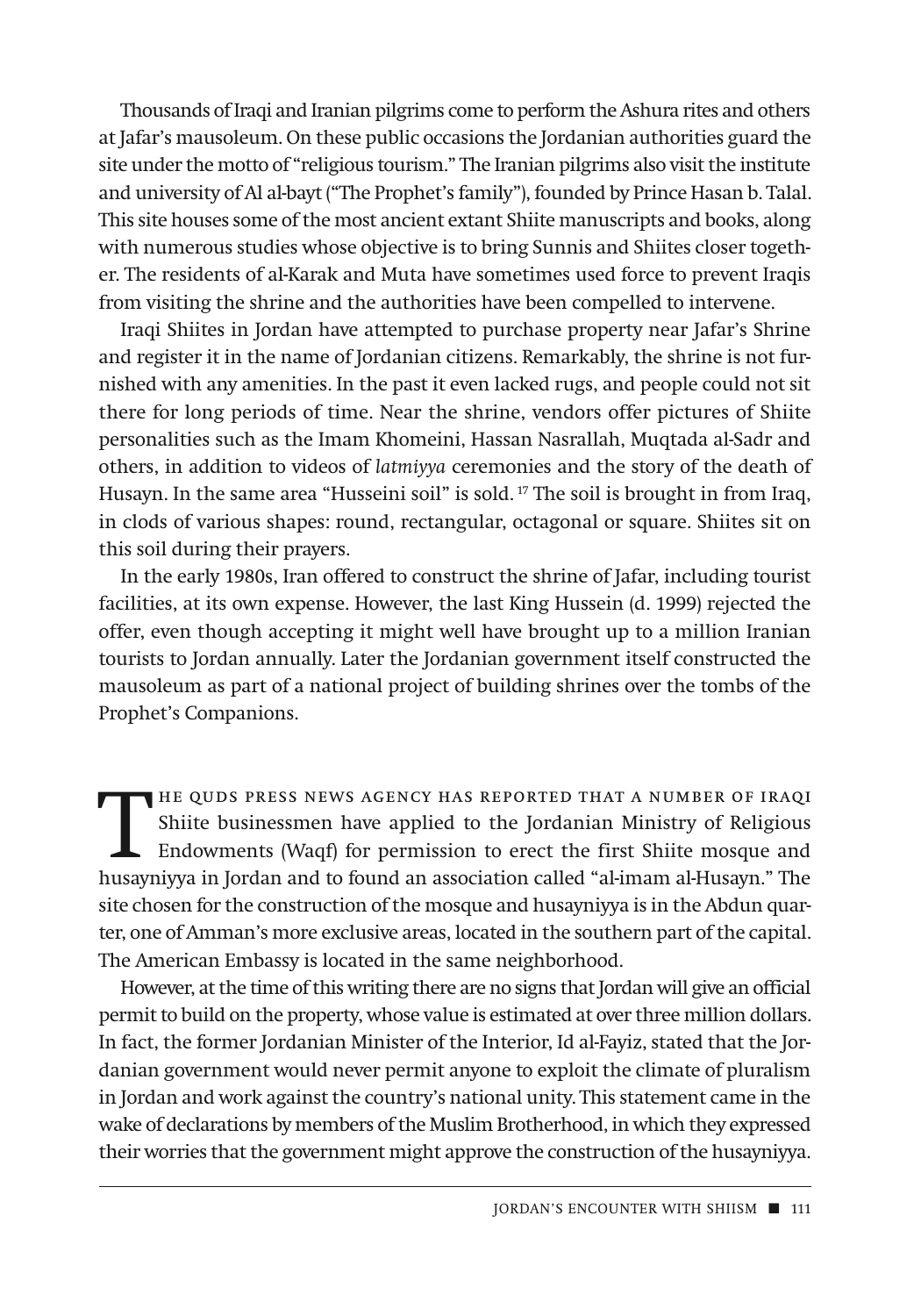In fact, the Jordanian Minister of Religious Endowments and Islamic Holy Sites, Abd al-Fattah Salah, has denied that any Iraqi group or person has requested the Ministry's permission to establish a husayniyya or Shiite mosque in Jordan. His statement followed media reports that the Iraqi Shiite leader Muqtada al-Sadr, on a recent visit to Jordan, asked for permission to build at least one husayniyya in the capital Amman, so that Iraqi Shiites would have a place to carry out rituals that differ from those of the local Shiites. The same sources added that al-Sadr claimed such a step would help strengthen the ties between the Iraqi and Jordanian peoples. Previously, the Ministry of Religious Endowments had refused permission to construct a Shiite mosque or a husayniyya in western Amman. Although initial permission was granted by the Ministry, it was revoked in January 2006, under still-unclear circumstances. The request was made by an Iraqi businessman living in Jordan, who offered to construct a large Shiite mosque at his own expense.

The Jordanian authorities thus apparently believe that providing official permission to construct a husayniyya in Amman would give Shiism the status of an officially recognized creed, thereby encouraging conversion to Shiism.

HE CONVERSION OF JORDANIANS TO SHIISM HAS BEGUN TO AROUSE BOTH<br>official and unofficial concern in that country. A number of compelling fac-<br>tors have made Shiism attractive to Jordanians—and indeed, for Arab Sunnis<br>as a wh official and unofficial concern in that country. A number of compelling factors have made Shiism attractive to Jordanians—and indeed, for Arab Sunnis as a whole. One of these is the political vacuum created by official Arab regimes, including the Jordanian regime, which have failed to confront the major issues concerning Arabs everywhere: e.g., the Palestinian problem, Iraq and Lebanon. Arab regimes are perceived as serving the interest of a pro-Israel United States, instead of giving support to Hezbollah in Lebanon, Hamas and Islamic Jihad in the West Bank and the Gaza Strip, and the Iraqi insurgents in their struggle against the American occupation. The Arab man-in-the-street feels that his government lends support to the siege against the Palestinian people, creating a growing gap between subjects and rulers in Arab countries with Sunni majorities.

Iran has been quick to fill this vacuum by offering the Arabs of the Middle East a carefully crafted popular political and cultural message. Iran's political adroitness was clearly evident during the 2006 Lebanon War and in the dispute over Iran's nuclear program. The Arab masses were made to forget Shiite Iran's collusion with America in the occupation of Iraq and Afghanistan, and they now perceive Iran as the primary champion of the Arabs and the Muslim world. Hezbollah's successes against Israel in southern Lebanon also had a great influence; the organization is seen as the bearer of Arab hopes to retrieve their honor and national will.

In fact, the honor of the Arab peoples, which according to popular opinion has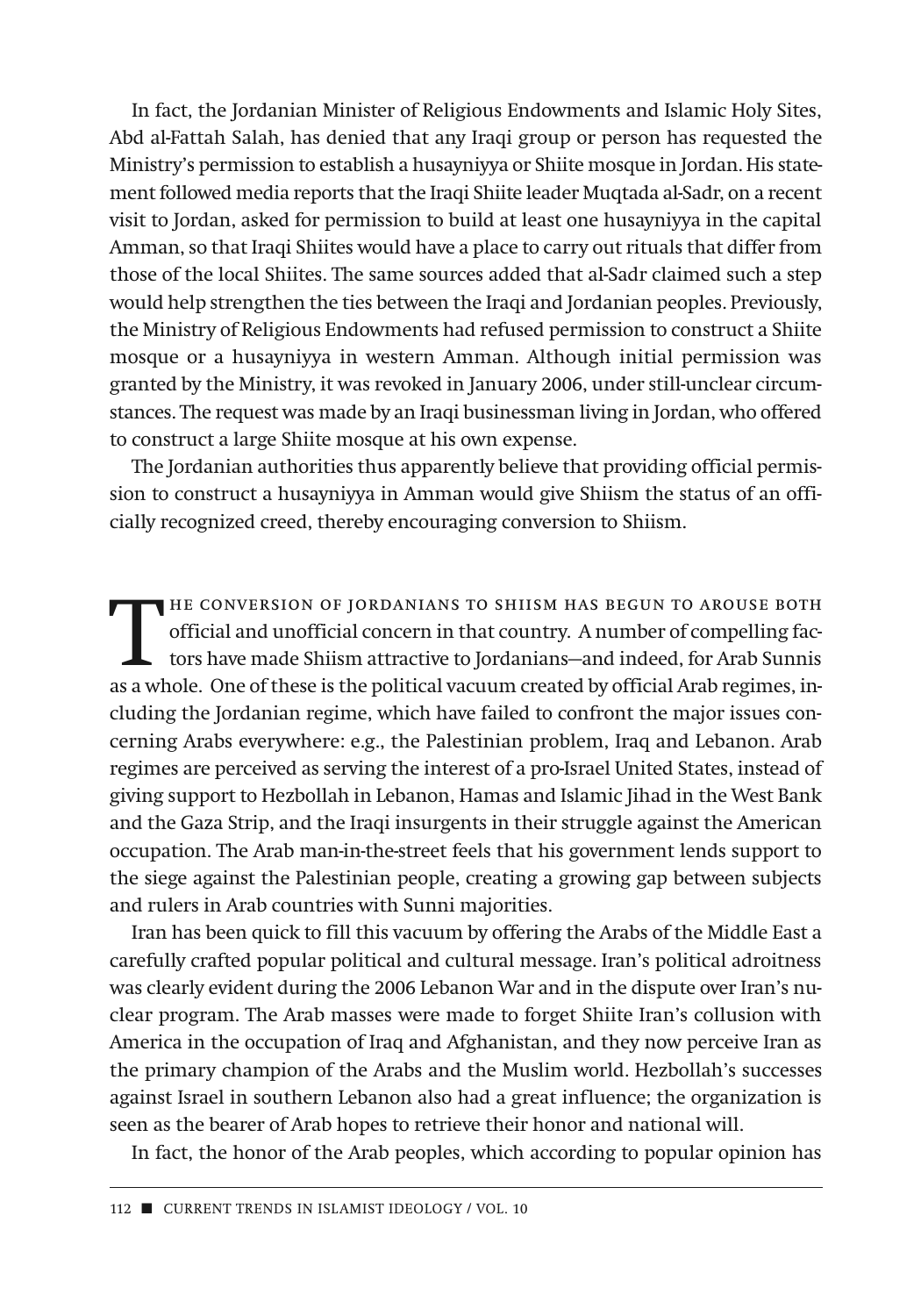been disgraced by the policies of the Arab governments, has been redeemed by "Shiite achievements" in the struggle against America and Israel. For many Arabs, who ask themselves how it is that the Shiites do what the Arab peoples think should be done, the answer is to be found in Shiite culture and literature, which, so they believe, contain the key to understanding the causes of power, influence and success.

Sunni youth in Jordan do not possess the authoritative sources and debating skills of their Shiite counterparts, and therefore find themselves in an unequal confrontation in which the Shiites usually dominate. When one considers the poor religious education of many Sunnis together with the way many Arab regimes treat their own subjects, it is no wonder that conversion to Shiism is on the rise.

In Jordan the regime's behavior and the lack of religious culture has produced a particularly fertile ground in which conversion to Shiism can flourish. Consequently, the Iraqi Shiites in Jordan have penetrated every stratum of Jordanian society and proven themselves capable of holding their own in political and cultural debates with Jordanians. The anti-American feelings of many Jordanians also contributed to the wave of conversion to Shiism, especially in light of the proven Shiite capacity for action, as shown by the success of Hezbollah and of Iran's nuclear program. Hamas, which is also very popular among Jordanians, has played an important role in alleviating anti-Iranian feelings as well, since many Jordanians are grateful for Iranian aid to Hamas. As a result, Jordanians first become political adherents of Shiism; they then may also adopt the Shiite religious creed.

Future developments depend to a large extent on the actions and behavior of the Jordanian government, on how the conflict between America and Iran evolves, and on political events in Iraq. If Iraq stabilizes, most of the Iraqis now living in Jordan will return home, and the direct contact that now occurs between Jordanians and Iraqi Shiites will come to an end. If the Iraqi problem is solved, the attraction of Shiism for Sunnis will perhaps wane as well, because Shiism's present good reputation in the region owes much to its anti-American stand. If Shiites and America end their state of conflict, conversion to Shiism in Jordan will in all likelihood decline. To put the matter succinctly, future political developments in the region will determine the future of conversion to Shiism in Jordan. This will especially remain the case for as long as the official policies of Arab states do not take their own peoples' wishes into account.

## NOTES

1. The newspaper *al-Bayyina*, issue 478, August 12, 2007.

2. The "fifth" is the proportion of every Shiite's income, from whatever source, which he is required to give to the community. Shiites divide the "fifth" into six parts: one part to God, one to the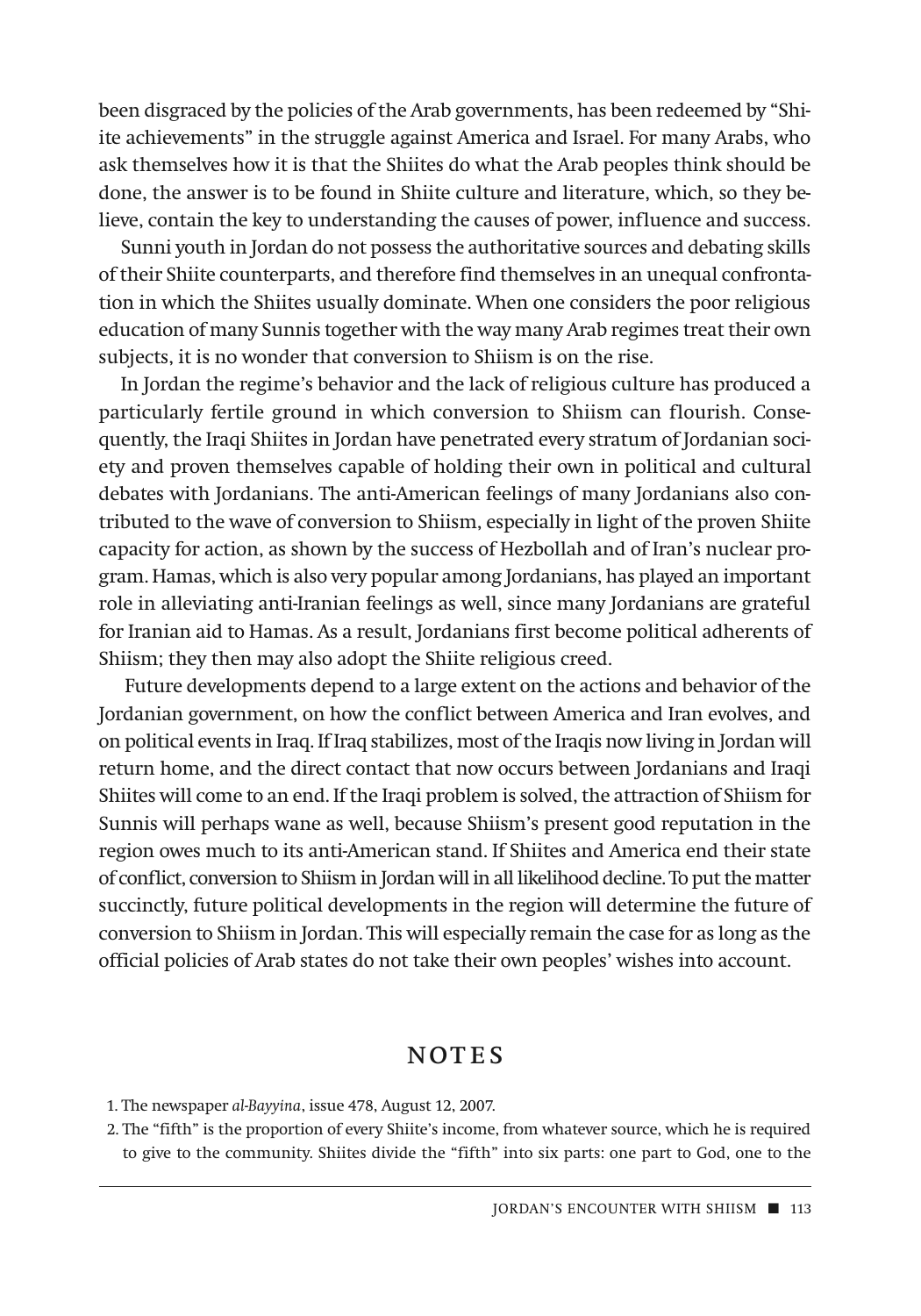prophets, one to relatives, one to orphans, one to the poor, and one to wayfarers. The first three parts, God's, the prophets' and relatives,' are considered to belong to the Prophet's family (*ahl albayt*). Fully half of the "fifth" thus goes to the imams and their families. For more details on the "fifth" in the Shiite faith see: Calder, N., "Khums in Imami Shii Jurisprudence from the Tenth to the Sixteenth Century A.D," *BSOAS* (1982), 1-45; Sachededina Abudulaziz "Al-Khums: The Fifth in the Imami Shii Legal System" *JNES* 39 (1980), 275-289.

- 3. See the Thaqlin website, www.althqlin.net/forum/showthread.php?t=13565.
- 4. Riya Manour, "al-Shiia fi al-Urdunn," *al-Madina* (Saudi Arabia), 22, February 2007.
- 5. An Iraqi satellite television channel, which broadcasts at present from Ajman. It began its broadcasts on July 20, 2004 and is registered in Dubai. It employs about 40 media professionals in addition to the management. Al-Fayhaa broadcasts various programs in addition to the news. For more details see the station's website, http://alfayhaa.tv.
- 6. A subscription Shiite satellite station broadcasting from Kuwait, where it is licensed. It broadcasts Shiite religious programs, especially on the self-infliction ceremonies in the months of Muharram and Safar. For more details see the station's website, www.alanwartv.com. .
- 7. A Shiite station which broadcasts from Iran. Its Arabic program first went on the air in 1980, when it was called the Sahar channel and broadcast one hour a day. Today it broadcasts eighteen hours daily. For more details see the station's website, www.alkawthar.ir.
- 8. The Islamic satellite channel Ahl al-bayt broadcasts from Karbala. It began operating on October 14, 2005. For more details see the station's website, www.ahlulbayt.com.
- 9. Hezbollah founded this Shiite channel in Lebanon in 1991. Since the year 2000 it has been broadcasting 24/7. It has hundreds of employees and broadcasts worldwide. For more details on the station see Dina Matar "What It Means to Be Shiite in Lebanon: Al-Manar and the Imagined Community of Resistance," Westminster Papers in Communication and Culture 2006 (University of Westminster, London) vol. 3(2): 22-40.
- 10. Muhammad Abu Rumman, "al-Tashayyu fi al-Urdunn" ("Conversion to Shiism in Jordan"), *al-Ghad* (a Jordanian newspaper), October 4-5, 2006.
- 11. For details see: Mustafa Bazzi, *Jabal Amil fi muitihi al-arabi* (*Jabal Amil in its Arab Surroundings*), (Beirut: Research and Documentation Center of the Supreme Islamic Shiite Council, al-Rihani publications, 1993), p. 211; idem, *Bint Jbel ÎaÃirat Jabal Amil* (*Bint Jbel Capital of the Jabal Amil Region*), (Beirut: Dar al-amir lil-thaqafa wal-ulum, 1998), pp. 498-499.
- 12. Muhammad Abu Rumman, "al-Tashayyu fi al-Urdunn," *al-Ghad*, October 4-5, 2006.

13. *Ibid*.

14. *Husayniyya*: a Shiite building used for holding the annual commemorative services in remembrance of the death of al-Husyan b. Ali. The fact that Shiites have a specific structure just for this purpose shows the importance they attach to Husayn's death and its commemoration. Most of the husayniyyas in the Shiite holy cities are also used as pilgrim hostels, free of charge. The various husayniyyas are usually named after the people of the city who founded them, such as the Esfahani husayniyya, the Teherani husayniyya, and so on. Husayniyyas of this type can be found in the cities of Najaf, Karbala, Mashhad, and elsewhere. They are not considered mosques, and do not have the restrictions on visitors that the latter have, especially concerning entry by non-Muslims. In some areas of Lebanon they are called *al-nadi al-Husayni* ("Hussein Club"), such as the one in Tyre in southern Lebanon. In the Persian Gulf area, husayniyyas are known as "al-matam" ("funeral rites"). In Bahrain, for example, there are today some 3,500 "maatim Husayniyya," reflecting the frequency with which they are used. In India and Pakistan they are called "imam bareh" ("the imam's center"),